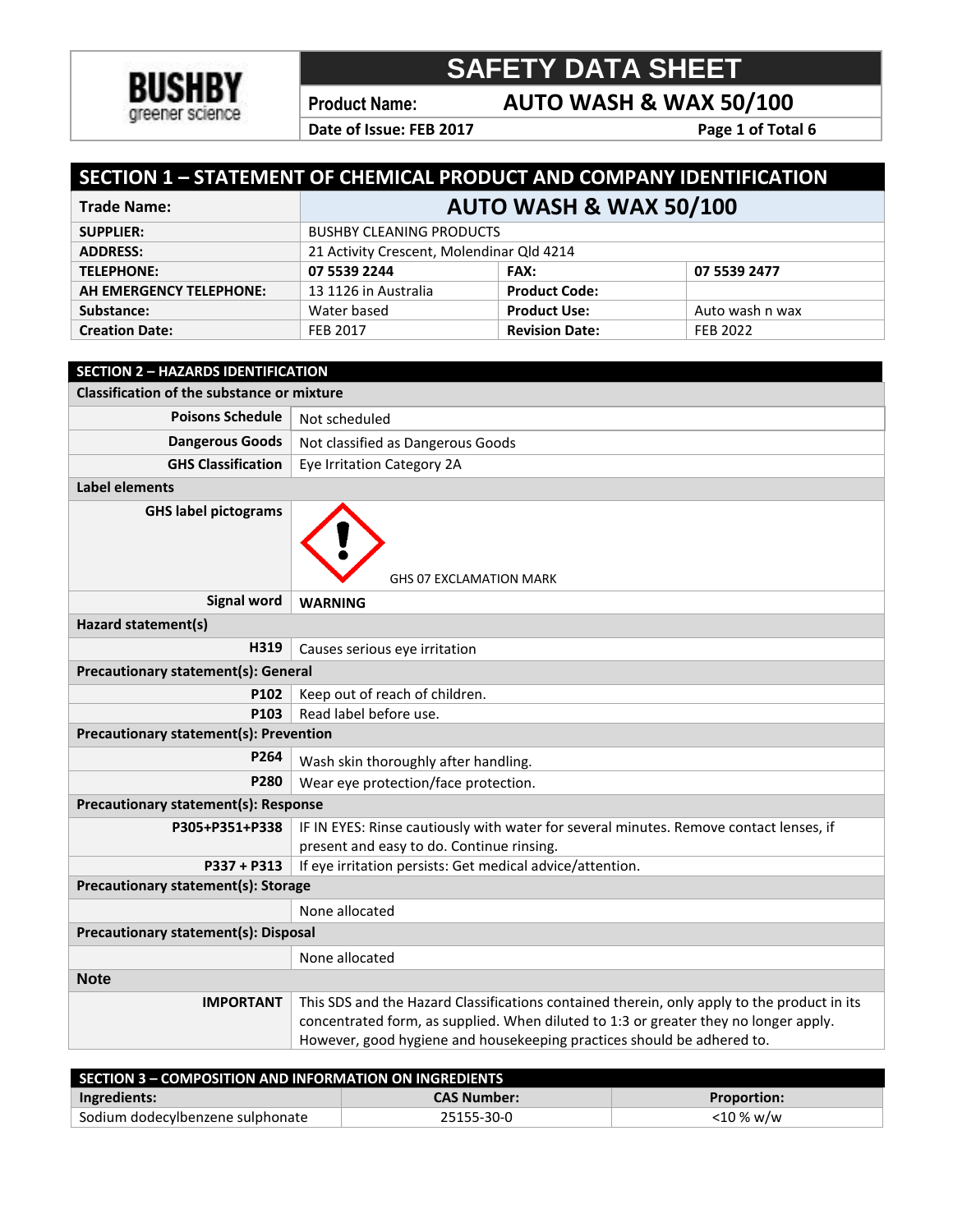

**Product Name: AUTO WASH & WAX 50/100**

Date of Issue: FEB 2017 **Page 2** of Total 6

| N,N-Bis(2-hydroxyethyl) coconut oil | 68603-42-9     | <10% w/w     |
|-------------------------------------|----------------|--------------|
| amide (Coconut Diethanolamide)      | $(68155-07-7)$ |              |
| Sodium lauryl ether sulfate         | 68585-34-2     | $< 10\%$ w/w |
| Ingredients determined to be non-   |                |              |
| hazardous                           | various        | $< 10 %$ w/w |
| Water                               | 7732-18-5      | To 100 % w/w |
|                                     |                |              |

NOTE: Ingredients determined not to be hazardous are present in concentrations that do not exceed the relevant cut-off concentrations as found from NOHSC publication "List of Designated Hazardous Substances" or have been found NOT to meet the criteria of a hazardous substance as defined in the NOHSC publication "Approved Criteria for Classifying Hazardous Substances", or have been found NOT to meet the criteria of a dangerous substance as defined in the GLOBALLY HARMONIZED SYSTEM OF CLASSIFICATION AND LABELLING OF CHEMICALS (GHS) , 4th edition United Nations 2011. Listed ingredients may be below the cut-off concentrations for classification as hazardous, but are listed for information purposes and for additive effects.

| <b>SECTION 4 - FIRST AID MEASURES</b> |                                                                                                  |
|---------------------------------------|--------------------------------------------------------------------------------------------------|
| <b>Inhalation</b>                     | Remove victim to fresh air away from exposure. Obtain medical attention if symptoms occur.       |
| <b>Skin contact</b>                   | Immediately wash contaminated skin with plenty of soap and water. Remove contaminated            |
|                                       | clothing and wash before re-use. Seek medical advice (e.g. doctor) if irritation, burning or     |
|                                       | redness persists.                                                                                |
| Eye contact                           | If in eyes, hold eyelids apart and flush the eyes continuously with running water. Remove        |
|                                       | contact lenses. Continue flushing until advised to stop by the Poisons Information Centre or a   |
|                                       | doctor, or for at least 15 minutes. If symptoms persist, seek medical attention.                 |
| Ingestion                             | Do NOT induce vomiting. Do NOT attempt to give anything by mouth to an unconscious person.       |
|                                       | Rinse mouth thoroughly with water immediately. Give water to drink. If vomiting occurs, give     |
|                                       | further water to achieve effective dilution. Seek medical advice (e.g. doctor).                  |
| <b>Advice to Doctor</b>               | Treat symptomatically.                                                                           |
| <b>Scheduled Poisons</b>              | Poisons Information Centre in each Australian State capital city or in Christchurch, New Zealand |
|                                       | can provide additional assistance for scheduled poisons. (Phone Australia 131126 or New          |
|                                       | Zealand 0800 764 766).                                                                           |
| <b>First Aid Facilities</b>           | Eye wash station. Normal washroom facilities.                                                    |

| <b>SECTION 5 - FIRE FIGHTING MEASURES</b> |                                                                                                                                                                                             |  |
|-------------------------------------------|---------------------------------------------------------------------------------------------------------------------------------------------------------------------------------------------|--|
| <b>Fire and Explosion</b>                 | Non flammable liquid. However, on evaporation of the aqueous component, the residual                                                                                                        |  |
| <b>Hazards</b>                            | material may burn.                                                                                                                                                                          |  |
| <b>Extinguishing Media</b>                | Use an extinguishing media suitable for surrounding fires.                                                                                                                                  |  |
| <b>Fire Fighting</b>                      | Keep containers exposed to extreme heat cool with water spray. Fire fighters to wear self-<br>contained breathing apparatus if risk of exposure to products of combustion or decomposition. |  |
| <b>Flash Point</b>                        | None                                                                                                                                                                                        |  |

#### **SECTION 6 – ACCIDENTAL RELEASE MEASURES**

| <b>Emergency Procedures</b> | Minor spills do not normally need any special clean-up measures - rinse with water.<br>In the event of a major spill, prevent spillage from entering drains or water courses. Wear<br>appropriate personal protective equipment and clothing to prevent exposure. Increase<br>ventilation. As a water based product, if spilt on electrical equipment the product will cause |
|-----------------------------|------------------------------------------------------------------------------------------------------------------------------------------------------------------------------------------------------------------------------------------------------------------------------------------------------------------------------------------------------------------------------|
|                             | short-circuits. If possible contain the spill. Place inert absorbent material onto spillage. Collect                                                                                                                                                                                                                                                                         |
|                             | the material and place into a suitable labelled container. Rinse residues with excess water.                                                                                                                                                                                                                                                                                 |
|                             | Dispose of waste according to the applicable local and national regulations. If contamination                                                                                                                                                                                                                                                                                |
|                             | of sewers or waterways occurs inform the local water and waste management authorities in                                                                                                                                                                                                                                                                                     |
|                             | accordance with local regulations.                                                                                                                                                                                                                                                                                                                                           |

#### **SECTION 7 – HANDLING AND STORAGE**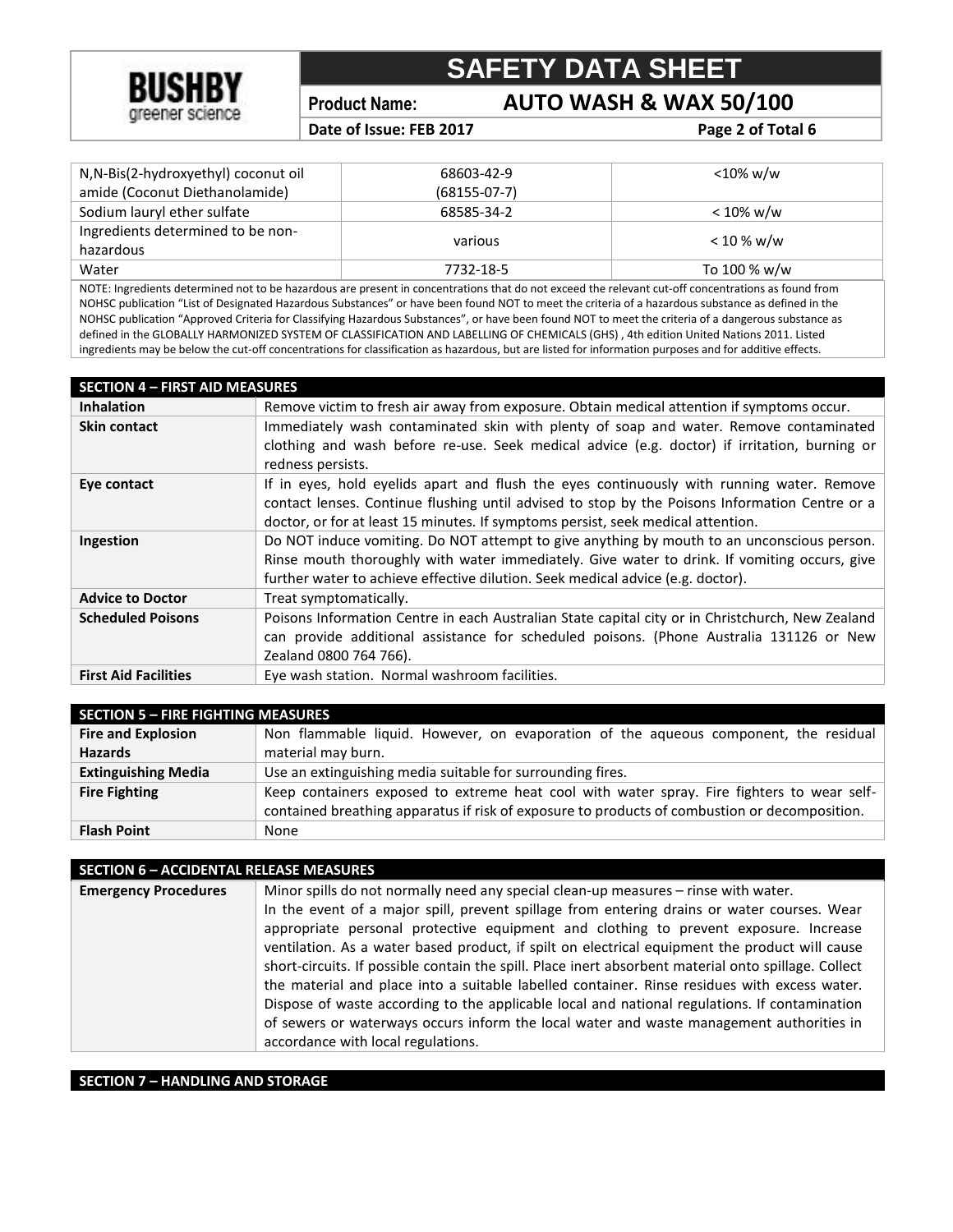

**Product Name: AUTO WASH & WAX 50/100**

**Date of Issue: FEB 2017** Page 3 of Total 6

| <b>Handling</b> | Avoid skin or eye contact with concentrate. Wear protective clothing when risk of exposure<br>occurs. Avoid contact with incompatible materials. When handling, DO NOT eat, drink or smoke.<br>Keep containers closed at all times. Avoid physical damage to containers. Always wash hands<br>with soap and water after handling. Work clothes should be laundered. Launder contaminated<br>clothing before re-use. |
|-----------------|---------------------------------------------------------------------------------------------------------------------------------------------------------------------------------------------------------------------------------------------------------------------------------------------------------------------------------------------------------------------------------------------------------------------|
| <b>Storage</b>  | Store in a cool, dry, well-ventilated area, out of direct sunlight. Protect from freezing. Store in<br>suitable, labelled containers. Keep containers tightly closed. Store away from incompatible<br>materials. Ensure that storage conditions comply with applicable local and national regulations.                                                                                                              |

|                                                | <b>SECTION 8 - EXPOSURE CONTROLS AND PERSONAL PROTECTION</b>                                                                                                                                                                                                                                                                                                                                                                                                                                                                                                                                                               |
|------------------------------------------------|----------------------------------------------------------------------------------------------------------------------------------------------------------------------------------------------------------------------------------------------------------------------------------------------------------------------------------------------------------------------------------------------------------------------------------------------------------------------------------------------------------------------------------------------------------------------------------------------------------------------------|
| <b>Exposure Limits</b>                         | National Occupational Exposure Limits, as published by National Occupational Health & Safety                                                                                                                                                                                                                                                                                                                                                                                                                                                                                                                               |
|                                                | Commission:                                                                                                                                                                                                                                                                                                                                                                                                                                                                                                                                                                                                                |
|                                                | Time-weighted Average (TWA):                                                                                                                                                                                                                                                                                                                                                                                                                                                                                                                                                                                               |
|                                                | None established for product.                                                                                                                                                                                                                                                                                                                                                                                                                                                                                                                                                                                              |
|                                                | <b>Short Term Exposure Limit (STEL):</b>                                                                                                                                                                                                                                                                                                                                                                                                                                                                                                                                                                                   |
|                                                | None established for product.                                                                                                                                                                                                                                                                                                                                                                                                                                                                                                                                                                                              |
| <b>Ventilation</b>                             | No special requirements.                                                                                                                                                                                                                                                                                                                                                                                                                                                                                                                                                                                                   |
| <b>Personal Protective</b><br><b>Equipment</b> | Use good occupational work practice. The use of protective clothing and equipment depends<br>upon the degree and nature of exposure. The following protective equipment should be<br>available;                                                                                                                                                                                                                                                                                                                                                                                                                            |
| <b>Eye Protection</b>                          | Generally not required for typical applications with diluted solutions as per label directions.<br>Safety glasses with full face shield should be used for handling concentrate in quantity, cleaning<br>up spills, decanting, etc. Eye protection devices should conform to relevant regulations. Eye<br>protection should conform with Australian/New Zealand Standard AS/NZS 1337 - Eye Protectors<br>for Industrial Applications.                                                                                                                                                                                      |
| <b>Hand Protection</b>                         | Generally not required for typical applications with diluted solutions as per label directions.<br>Wear gloves of impervious material such as butyl rubber, natural latex, neoprene, PVC and<br>nitrile - to handle in quantity, clean up spills, decanting, etc. Final choice of appropriate gloves<br>will vary according to individual circumstances. i.e. methods of handling or according to risk<br>assessments undertaken. Occupational protective gloves should conform to relevant regulations.<br>Reference should be made to AS/NZS 2161.1: Occupational protective gloves - Selection, use and<br>maintenance. |
| <b>Body Protection</b>                         | Suitable protective workwear, e.g. rubber or plastic apron, sleeves, boots and cotton overalls<br>buttoned at neck and wrist are recommended. Chemical resistant apron is recommended where<br>large quantities are handled.                                                                                                                                                                                                                                                                                                                                                                                               |
| Respirator                                     | Generally not required for typical applications with diluted solutions as per label directions.                                                                                                                                                                                                                                                                                                                                                                                                                                                                                                                            |

| <b>SECTION 9 - PHYSICAL AND CHEMICAL PROPERTIES</b> |                             |                          |                       |
|-----------------------------------------------------|-----------------------------|--------------------------|-----------------------|
| <b>Physical State</b>                               | Viscous liquid              | Colour                   | Green                 |
| <b>Odour</b>                                        | characteristic odour        | <b>Specific Gravity</b>  | $1.02 - 1.04$ @ 25 °C |
| <b>Boiling Point</b>                                | Approximately 100 °C        | <b>Freezing Point</b>    | Approximately 0 °C    |
| <b>Vapour Pressure</b>                              | Not available               | <b>Vapour Density</b>    | Not available         |
| <b>Flash Point</b>                                  | Not flammable               | <b>Flammable Limits</b>  | none                  |
| <b>Water Solubility</b>                             | Miscible in all proportions | pH                       | $8.0 - 9.0$ neat      |
| <b>Volatile Organic</b>                             | $0\%$ v/v                   | <b>Per Cent Volatile</b> | Ca 85 % v/v           |
| Compounds (VOC)                                     |                             |                          |                       |
| <b>Viscosity</b>                                    | Not available               | <b>Odour Threshold</b>   | Not available         |

| <b>SECTION 10 - STABILITY AND REACTIVITY</b> |                                             |  |
|----------------------------------------------|---------------------------------------------|--|
| Reactivity                                   | Stable at normal temperatures and pressure. |  |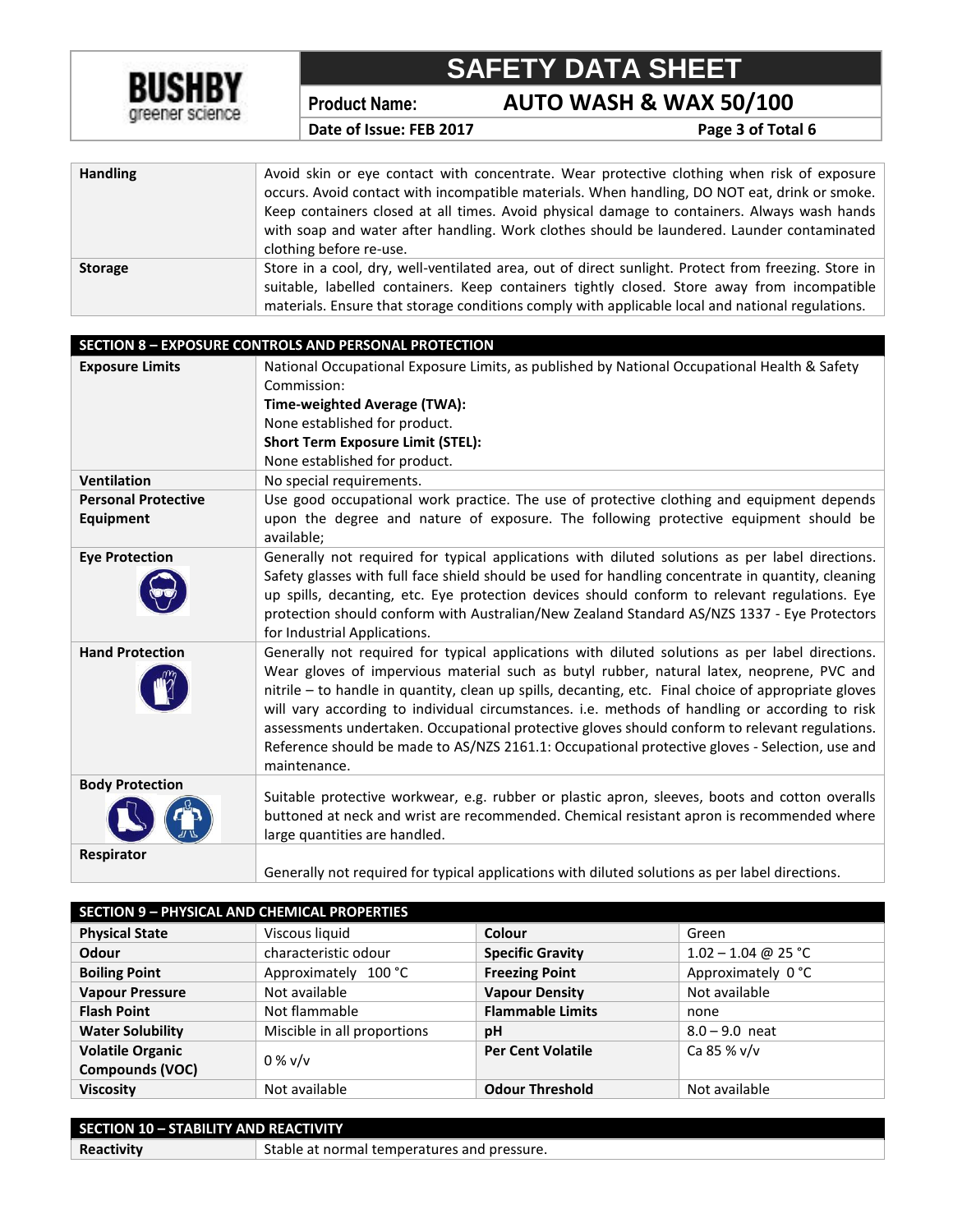

**Product Name: AUTO WASH & WAX 50/100**

Date of Issue: FEB 2017 **Page 4 of Total 6** 

| Extremes of temperature and direct sunlight.                                      |  |
|-----------------------------------------------------------------------------------|--|
| Reducing agents, oxidizing agents.                                                |  |
|                                                                                   |  |
| Thermal decomposition may result in the release of toxic and/or irritating fumes. |  |
|                                                                                   |  |

### **SECTION 11 – TOXICOLOGICAL INFORMATION POTENTIAL HEALTH EFFECTS**

No adverse health effects expected if the product is handled in accordance with this Safety Data Sheet and the product label. Symptoms or effects that may arise if the product is mishandled and overexposure occurs are:

| <b>Inhalation</b>                | Not considered to be an inhalation hazard.                                                     |
|----------------------------------|------------------------------------------------------------------------------------------------|
| Skin contact                     | Properly diluted solutions not expected to be irritating to skin. Prolonged contact with       |
|                                  | concentrate may be irritating to skin. The symptoms may include redness, itching and swelling. |
| Eye contact                      | Concentrated product causes eye irritation. Eye contact with concentrate will cause stinging,  |
|                                  | blurring, tearing.                                                                             |
| Ingestion                        | Ingestion of this product may irritate the gastric tract causing nausea and vomiting.          |
| <b>Chronic exposure</b>          | No known effects.                                                                              |
| <b>Toxicology Information</b>    | Not toxic, based on ingredients. Oral LD50 (calculated) : >5,000 mg/kg                         |
| <b>Carcinogen Status</b>         |                                                                                                |
| <b>NOHSC</b>                     | No significant ingredient is classified as carcinogenic by NOHSC.                              |
| <b>NTP</b>                       | No significant ingredient is classified as carcinogenic by NTP.                                |
| <b>IARC</b>                      | N, N-Bis(2-hydroxyethyl) coconut oil amide has been classified by the International Agency for |
|                                  | Research on Cancer (IARC) as a Group 2B carcinogen. Group 2B - The agent is possibly           |
|                                  | carcinogenic to humans.                                                                        |
| <b>Respiratory sensitisation</b> | Not expected to be a respiratory sensitizer.                                                   |
| <b>Skin Sensitisation</b>        | Not expected to be a skin sensitizer.                                                          |
| <b>Germ cell mutagenicity</b>    | Not considered to be a mutagenic hazard.                                                       |
| <b>Reproductive Toxicity</b>     | Not considered to be toxic to reproduction.                                                    |
| <b>STOT-single exposure</b>      | Not expected to cause toxicity to a specific target organ.                                     |
| <b>STOT-repeated exposure</b>    | Not expected to cause toxicity to a specific target organ.                                     |
| <b>Aspiration Hazard</b>         | Not expected to be an aspiration hazard.                                                       |

| <b>SECTION 12 - ECOLOGICAL INFORMATION</b> |                                                                                                  |  |
|--------------------------------------------|--------------------------------------------------------------------------------------------------|--|
| Eco-toxicity                               | Harmful to aquatic life.                                                                         |  |
| Product (as sold)                          | Acute Aquatic Toxicity Category 3 - (LC50 >10 mg/L but < 100mg/L).                               |  |
|                                            | Acute Aquatic Toxicity (Calculated) LC50: 20 - 40 mg/L.                                          |  |
| Eco-toxicity                               | Not harmful to aquatic life.                                                                     |  |
| Product (at use dilution                   | Acute Aquatic Toxicity NOT HAZARDOUS. (LC50 > 100mg/L).                                          |  |
| 1:100 rinse)                               | Acute Aquatic Toxicity (Calculated) LC50: 2,000 - 4,000 mg/L.                                    |  |
| Persistence and                            | Readily biodegradable, based on ingredients.                                                     |  |
| degradability                              |                                                                                                  |  |
| Bio accumulative                           | No bioaccumulation is expected.                                                                  |  |
| potential                                  |                                                                                                  |  |
| Mobility in soil                           | Due to its physico-chemical characteristics, highly mobile in the environment and will partition |  |
|                                            | to the aquatic compartment.                                                                      |  |
| Other adverse effects                      | Not available                                                                                    |  |
| <b>Environmental Protection</b>            | Do not discharge this material into waterways.                                                   |  |

#### **SECTION 13 – DISPOSAL CONSIDERATIONS**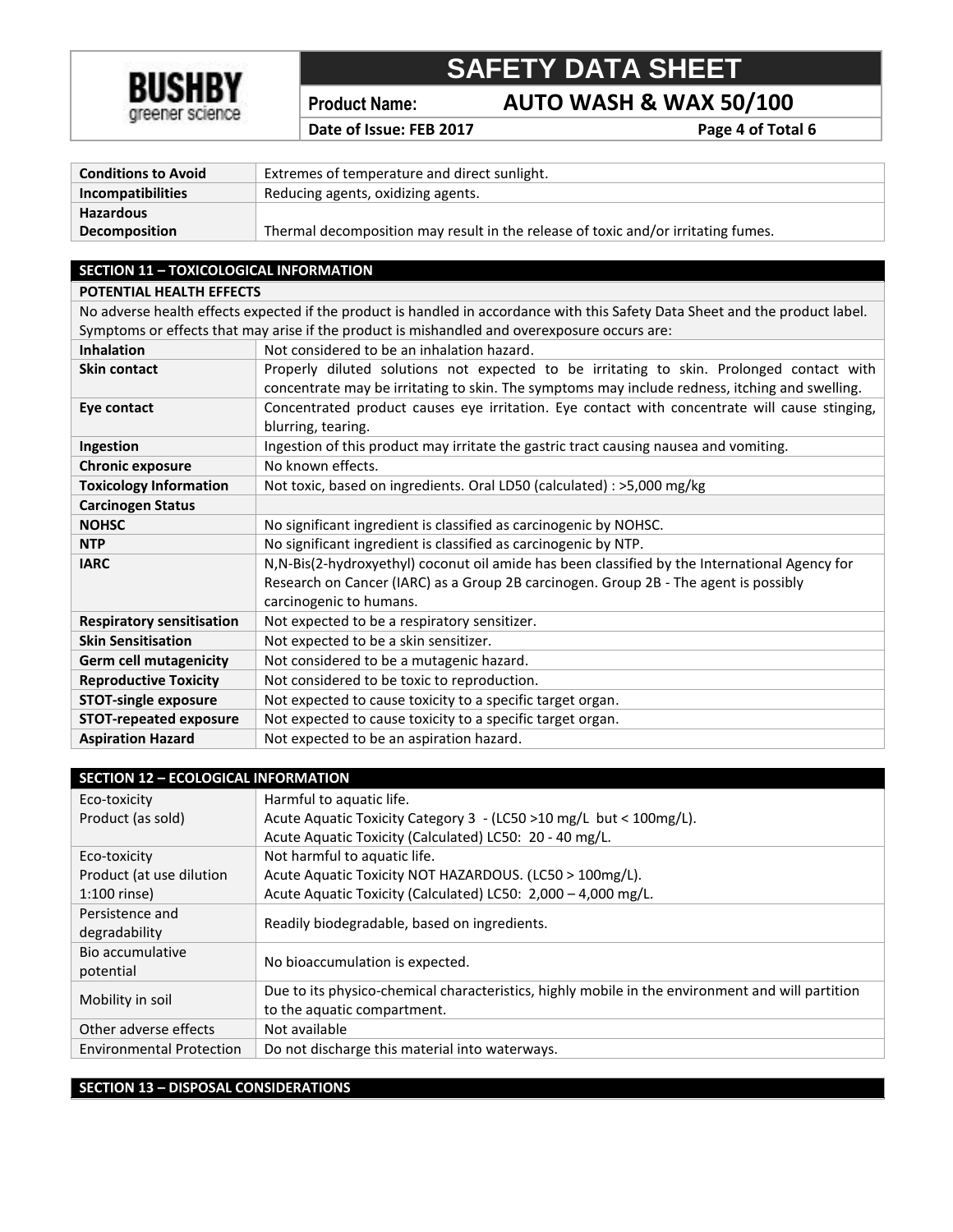

**Product Name: AUTO WASH & WAX 50/100**

Date of Issue: FEB 2017 **Page 5** of Total 6

Dispose of waste according to applicable local and national regulations. Do not allow into drains or watercourses or dispose of where ground or surface waters may be affected. Wastes including emptied containers are controlled wastes and should be disposed of in accordance with all applicable local and national regulations.

| <b>SECTION 14 - TRANSPORT INFORMATION</b> |                                    |  |
|-------------------------------------------|------------------------------------|--|
| <b>Labels Required</b>                    |                                    |  |
| <b>ADG</b>                                | Not classified as Dangerous Goods. |  |
| <b>IMDG Marine Pollutant</b>              | No                                 |  |
| <b>HAZCHEM</b>                            | None allocated.                    |  |
| <b>Land Transport (ADG)</b>               |                                    |  |
| <b>UN Number</b>                          | None allocated.                    |  |
| <b>ADG Code</b>                           | None allocated.                    |  |
| <b>HAZCHEM Code</b>                       | None allocated.                    |  |
| <b>Special Provisions</b>                 | None allocated.                    |  |
| <b>Packing Group</b>                      | None allocated.                    |  |
| <b>Packaging Method</b>                   | None allocated.                    |  |
| Segregation                               | None allocated.                    |  |

| <b>SECTION 15 - REGULATORY INFORMATION</b> |                                                                                           |
|--------------------------------------------|-------------------------------------------------------------------------------------------|
| <b>GHS Classification</b>                  | Classified as Hazardous according to the Globally Harmonised System of Classification and |
|                                            | labelling of Chemicals (GHS) including Work, Health and Safety regulations, Australia.    |
| <b>SUSMP</b>                               | Not scheduled                                                                             |
| <b>ADG Code</b>                            | Not DG                                                                                    |
| <b>AICS</b>                                | All ingredients present on AICS.                                                          |

| <b>SECTION 16 - OTHER INFORMATION</b> |                                                                                                    |
|---------------------------------------|----------------------------------------------------------------------------------------------------|
| <b>Issue Date</b>                     | 23rd February 2017                                                                                 |
| <b>Version Number</b>                 | $V$ 2.0 – GHS classification.                                                                      |
| <b>Abbreviations and</b>              | ADG Code: Australian Code for the Transport of Dangerous Goods by Road and Rail.                   |
| acronyms                              | AICS: Australian Inventory of Chemical Substances.                                                 |
|                                       | <b>CAS Number:</b> Chemical Abstracts Service Registry Number.                                     |
|                                       | <b>GHS:</b> Globally Harmonized System of Classification and Labelling of Chemicals                |
|                                       | HAZCHEM: An emergency action code of numbers and letters which gives information to emergency      |
|                                       | services.                                                                                          |
|                                       | HSIS: Hazardous Substances Information System                                                      |
|                                       | IARC: International Agency for Research on Cancer.                                                 |
|                                       | NOHSC: National Occupational Health and Safety Commission.                                         |
|                                       | NTP: National Toxicology Program (USA).                                                            |
|                                       | <b>SDS: Safety Data Sheet</b>                                                                      |
|                                       | <b>STEL:</b> Short Term Exposure Limit.                                                            |
|                                       | <b>SUSMP:</b> Standard for the Uniform Scheduling of Medicines and Poisons.                        |
|                                       | TWA: Time Weighted Average.                                                                        |
|                                       | <b>UN Number: United Nations Number.</b>                                                           |
| Literature references                 | Preparation of Safety Data Sheets for Hazardous Chemicals - Code of Practice (Safe Work Australia) |
|                                       | <b>GHS Hazardous Chemical Information List (Safe Work Australia)</b>                               |
|                                       | Guidance on the Classification of Hazardous Chemicals under the WHS Regulations.                   |
|                                       | Global Harmonized System of Classification and Labelling of Chemicals (GHS)                        |
|                                       | "Australian Exposure Standards". Safework Australia                                                |